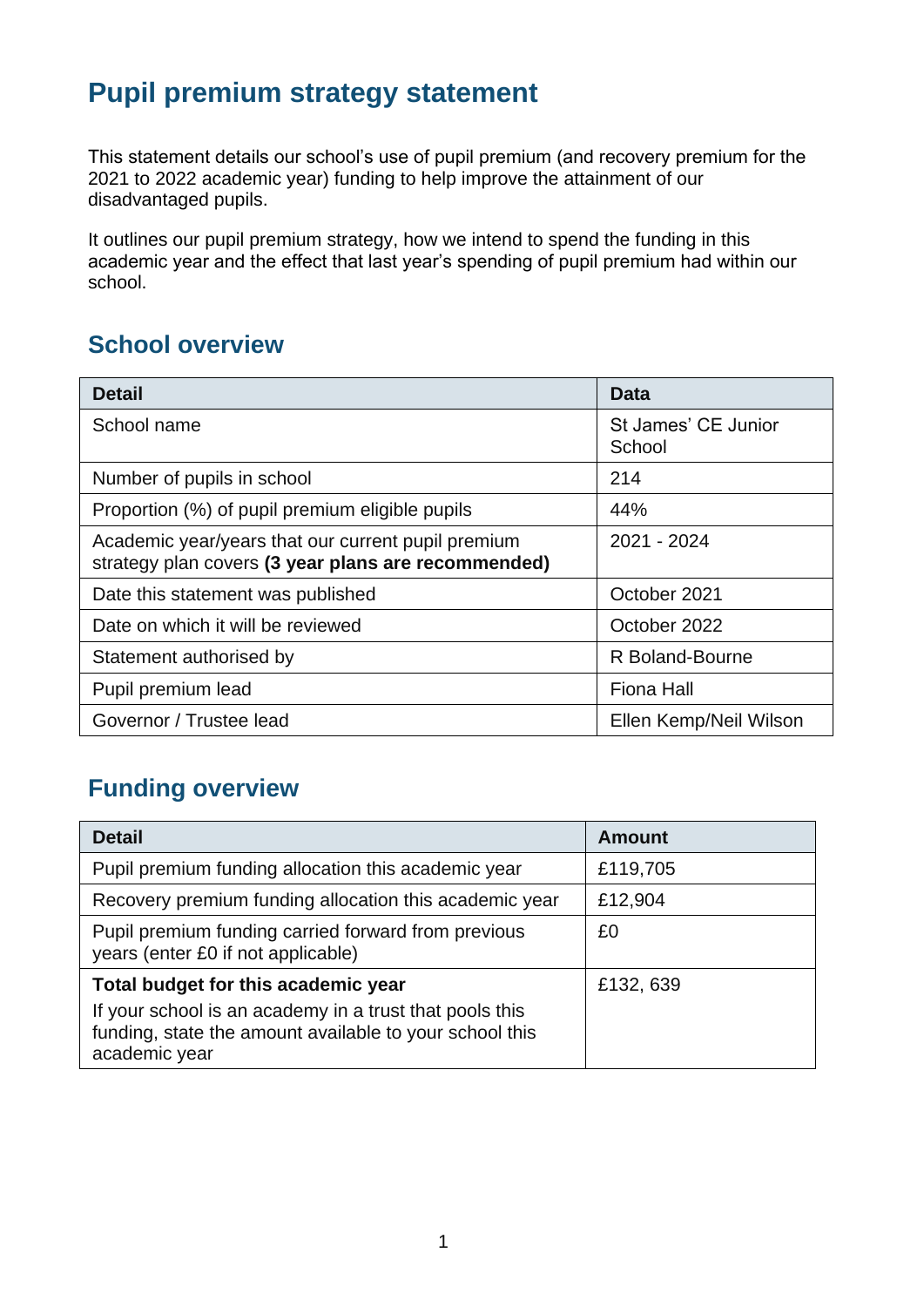# **Part A: Pupil premium strategy plan**

### **Statement of intent**

Our intention is that all pupils, regardless of their background or the challenges they face make good progress and achieve high attainment across all subject areas. The focus of our pupil premium strategy is to support disadvantaged pupils to achieve that goal, including progress for those who are already high attainers.

Common barriers to learning for disadvantaged children can be less support at home, weak language and communication skills, more frequent behaviour difficulties and attendance and punctuality issues. There may be complex family situations that prevent children from flourishing. We will consider the challenges faced by vulnerable children, such as those who have a social worker and young carers. The activities outlined in this statement are also designed to support their needs, regardless of whether they are disadvantaged or not.

High quality teaching is at the heart of our approach, with a focus on areas in which disadvantaged pupils require the most support. This is proven to have the greatest impact on closing the disadvantage attainment gap and at the same time will benefit the non-disadvantaged pupils in our school.

Our main objectives are:

- To narrow the attainment gap between disadvantaged and non-disadvantaged pupils
- For all disadvantage pupils in school to make or exceed nationally expected progress rates
- To support our pupil's health and well-being to enable them to access learning at an appropriate level

We aim to do this through:

- o Providing high quality teaching and CPD for staff
- o Ensuring that disadvantaged pupils are challenged in the work they are set
- o Ensuring that appropriate provision is made for pupils who belong to vulnerable groups
- o Ensuring that we act early to intervene at the point need is identified
- o Recognising that not all pupils who are disadvantaged are registered or qualify for free school meals. We will allocate Pupil Premium funding to support any pupil or groups of pupils the school has legitimately identified as being socially disadvantaged
- o Adopt a whole school approach in which all staff take responsibility for disadvantaged pupils' outcomes and raise expectations of what they can achieve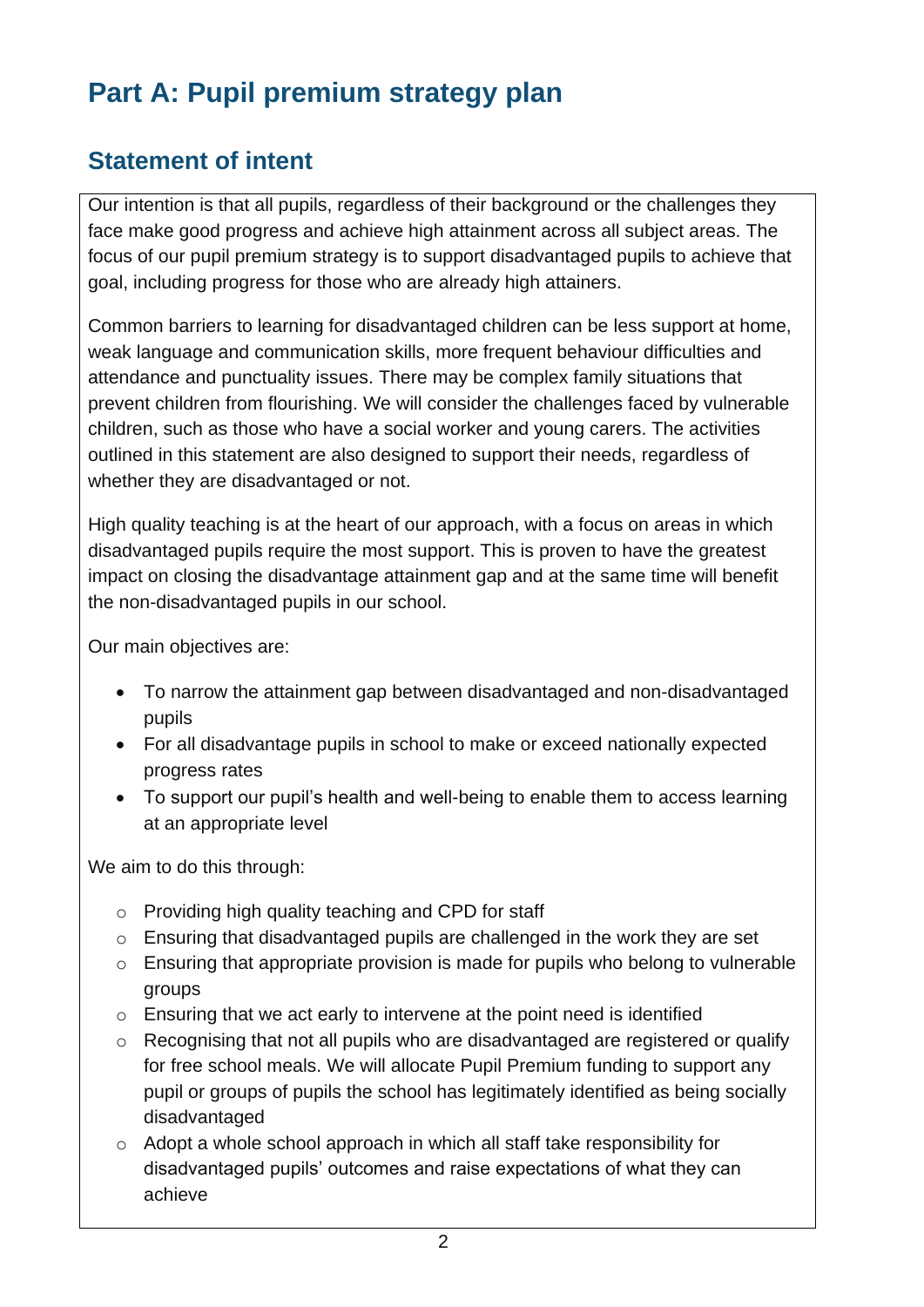### **Challenges**

This details the key challenges to achievement that we have identified among our disadvantaged pupils.

| <b>Challenge</b><br>number | Detail of challenge                                                                                                                                        |
|----------------------------|------------------------------------------------------------------------------------------------------------------------------------------------------------|
|                            | Assessments, observations and discussions with pupils indicate low progress<br>and attainment in maths especially in the area of reasoning                 |
|                            | Assessments, observations and discussions with pupils indicate pupil vocabulary<br>and communication skills are limited                                    |
| 3                          | In school assessment data indicates that pupils identified as 'More Able/Greater<br>depth' at KS1 do not make as much progress as their peers (nationally) |
| 4                          | Assessments, observations and discussions with pupils indicate that there is a<br>gap between retrieval and inference skills in Reading                    |
| 5                          | Our assessments, observations and discussions with pupils and families have<br>identified social and emotional issues for many pupils.                     |

#### **Intended outcomes**

This explains the outcomes we are aiming for **by the end of our current strategy plan**, and how we will measure whether they have been achieved.

| <b>Intended outcome</b>                                                                         | Success criteria                                                                                                                                                                                                                                                        |  |
|-------------------------------------------------------------------------------------------------|-------------------------------------------------------------------------------------------------------------------------------------------------------------------------------------------------------------------------------------------------------------------------|--|
| Improved pupil progress in maths at the end of<br>KS <sub>2</sub>                               | More pupils achieve national average<br>progress scores in KS2 Maths                                                                                                                                                                                                    |  |
| Improved oral language skills and vocabulary                                                    | Assessments and observations indicate<br>significantly improved oral language among<br>disadvantaged pupils. This is evident when<br>triangulated with other sources of evidence,<br>including engagement in lessons, book<br>scrutiny and ongoing formative assessment |  |
| 'More able'/Greater depth                                                                       | More pupils achieve greater depth/high<br>scores                                                                                                                                                                                                                        |  |
| Improved inference skills                                                                       | More pupils achieve national average<br>progress scores in KS2 reading                                                                                                                                                                                                  |  |
| Achieve and sustain improved wellbeing for all<br>pupils, particularly the disadvantaged pupils | Sustained high levels of wellbeing<br>demonstrated by:                                                                                                                                                                                                                  |  |
|                                                                                                 | Qualitative data from pupil voice, pupil<br>and parent surveys, teacher<br>observations                                                                                                                                                                                 |  |
|                                                                                                 | A significant reduction in the number<br>of behaviour incidents                                                                                                                                                                                                         |  |
|                                                                                                 | An increase in participation in<br>$\bullet$<br>enrichment activities, particularly<br>among disadvantage pupils                                                                                                                                                        |  |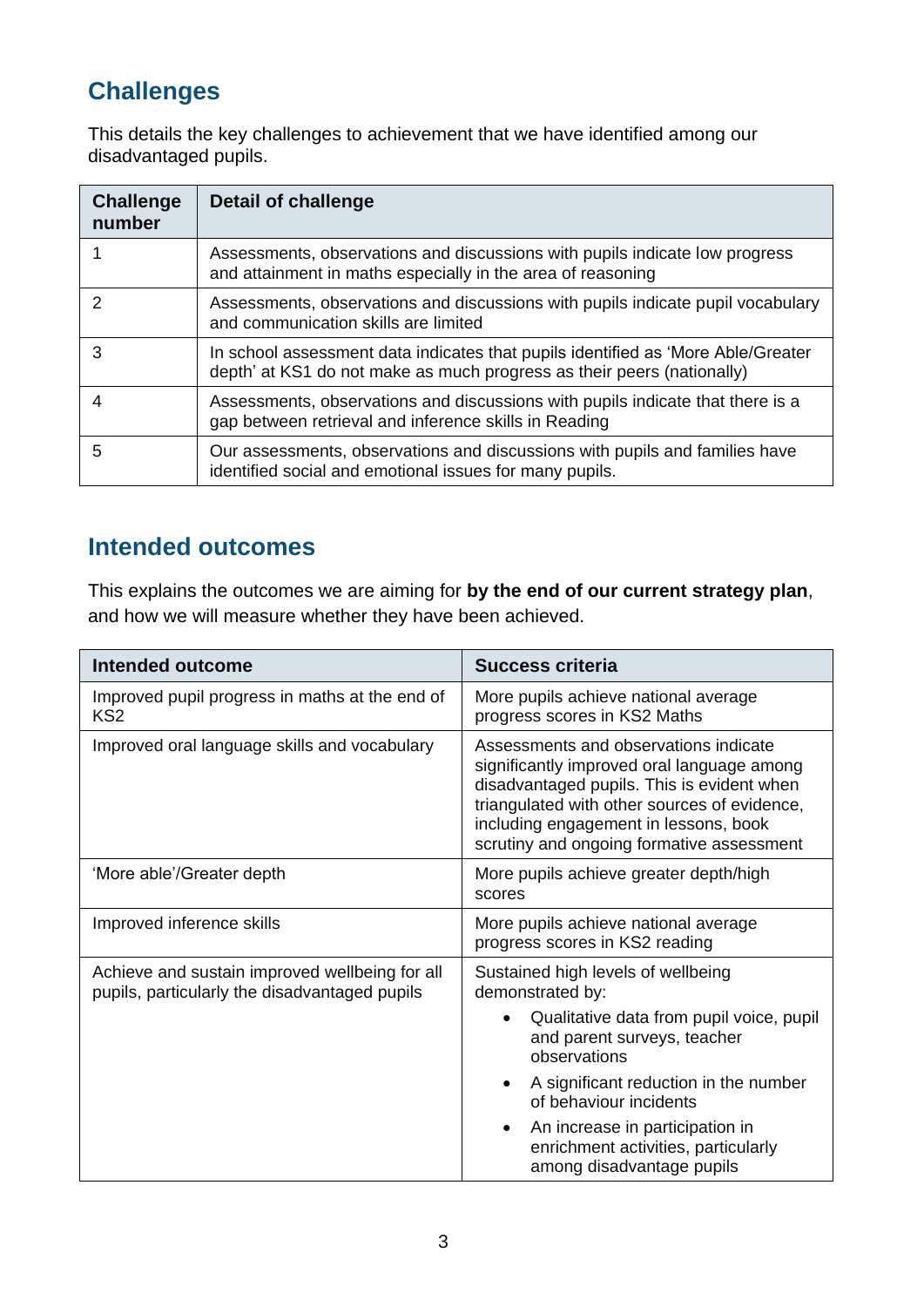### **Activity in this academic year**

This details how we intend to spend our pupil premium (and recovery premium funding) **this academic year** to address the challenges listed above.

#### **Teaching (for example, CPD, recruitment and retention)**

Budgeted cost: £58,020

| <b>Activity</b>                                                                                                                                       | <b>Evidence that supports this</b><br>approach                                                                                                                                                                                                                                                                     | <b>Challenge</b><br>number(s)<br>addressed |
|-------------------------------------------------------------------------------------------------------------------------------------------------------|--------------------------------------------------------------------------------------------------------------------------------------------------------------------------------------------------------------------------------------------------------------------------------------------------------------------|--------------------------------------------|
| Purchase of<br>standardised diagnostic<br>assessments<br>£720                                                                                         | Recommendation 1 in EEF Guidance<br>Report – Improving Mathematics in Key<br>Stages 2 and 3<br>Use assessment to build on pupils'<br>existing knowledge and understanding                                                                                                                                          | 1, 3, 4                                    |
| Teacher to work within<br>Year 6 enabling Year 6<br>to be taught in smaller<br>groups for English and<br><b>Maths</b><br>£16,000<br>(part payment)    | Studies have shown that reduction of<br>classes sizes to under 20 children allow<br>teachers to increase the amount of<br>attention each child receives. Small<br>classes also allow teacher to teach<br>differently, more flexibility in organising<br>learners and improved quantity and<br>quality of feedback. | 1, 2, 3, 4, 5                              |
| <b>CPD</b><br><b>CPD</b> for Academic<br>assistants - especially in<br>the area of Maths,<br>reading and Speech and<br>language development<br>£5,000 | EEF recommendations for making Best<br>Use of Teaching Assistants -<br>Ensure TAs are fully prepared for their<br>role in the classroom. - Provide sufficient<br>time for TA training                                                                                                                              | 1, 2, 4                                    |
| <b>Additional Academic</b><br>Assistant in Year 6<br>£19,300<br>(part payment)                                                                        | Targeted support in English and Maths                                                                                                                                                                                                                                                                              | 2,3,4                                      |
| Floating teacher to<br>provide management<br>time for subject leaders<br>£17,000<br>(part payment)                                                    | Support teachers to target and improve<br>teaching thereby improving outcomes for<br>all                                                                                                                                                                                                                           |                                            |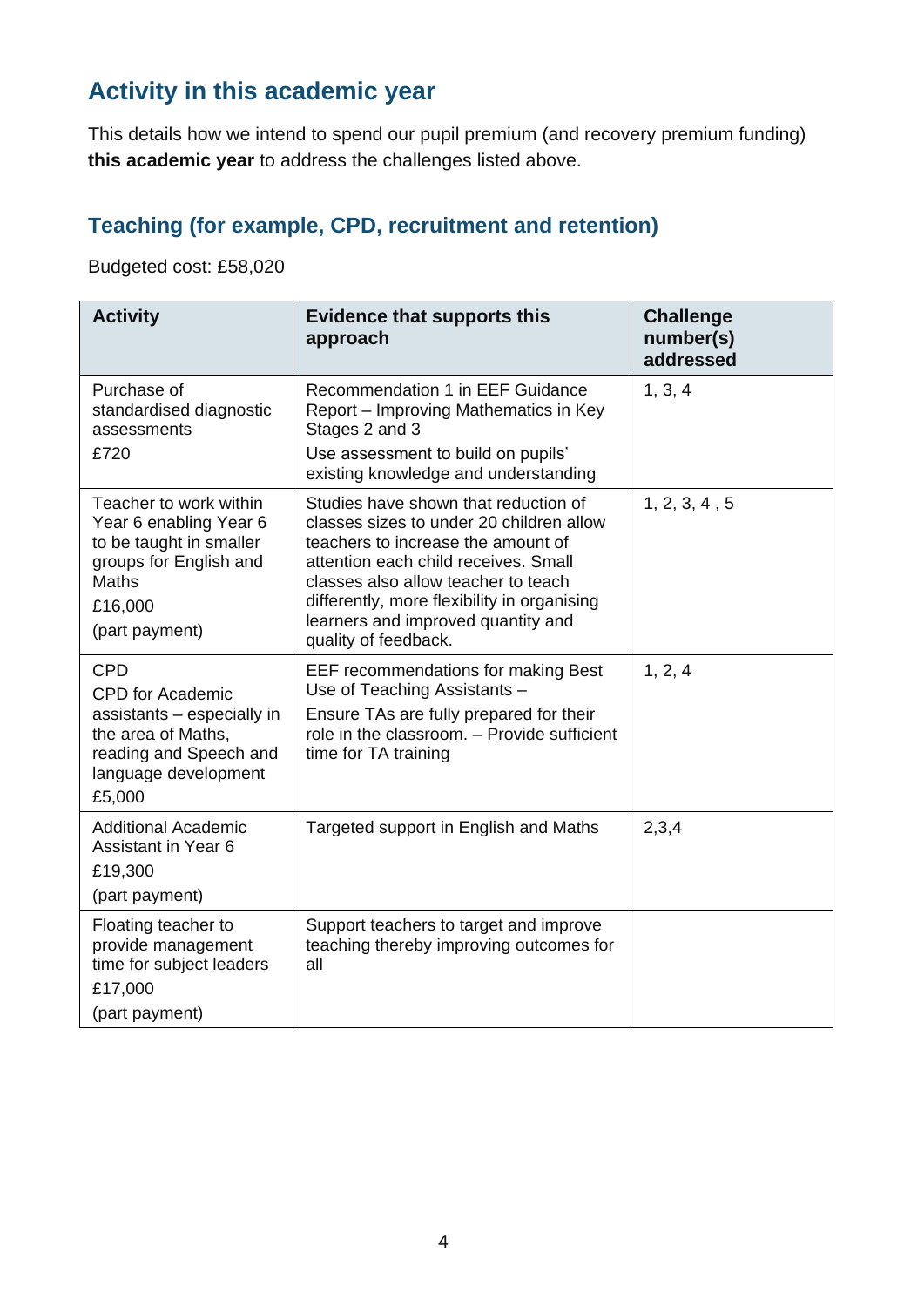#### **Targeted academic support (for example, tutoring, one-to-one support structured interventions)**

Budgeted cost: £33,500

| <b>Activity</b>                                                | <b>Evidence that supports this</b><br>approach                                                                                                                                                                                                                                                                                                                                                                                                                                                                                      | <b>Challenge</b><br>number(s)<br>addressed |
|----------------------------------------------------------------|-------------------------------------------------------------------------------------------------------------------------------------------------------------------------------------------------------------------------------------------------------------------------------------------------------------------------------------------------------------------------------------------------------------------------------------------------------------------------------------------------------------------------------------|--------------------------------------------|
| Vocabulary pre -<br>teaching<br>£22,000<br>(part payment)      | The average impact of Oral language in-<br>terventions is approximately an additional<br>six months' progress over the course of<br>a year. Some studies also often report im-<br>proved classroom climate and fewer be-<br>havioural issues following work on oral<br>language.<br>Approaches that focus on speaking, lis-<br>tening and a combination of the two all<br>show positive impacts on attainment.<br>On average, oral language approaches<br>have a high impact on pupil outcomes of<br>6 months' additional progress. | 2,5                                        |
| <b>Targeted Booster</b><br>classes<br>£9,000<br>(part payment) | Targeting support for those pupils<br>needing further support in Literacy and<br>maths - small groups, including<br>breakfast                                                                                                                                                                                                                                                                                                                                                                                                       | 2,3,4                                      |
| One to one/small group<br>tutoring<br>£2,500 (part payment)    | 2 mornings a week teacher time.<br>Targeted support for one to one/small<br>group has proven to be effective in<br>accelerating progress.                                                                                                                                                                                                                                                                                                                                                                                           | 2, 3, 4                                    |

#### **Wider strategies (for example, related to attendance, behaviour, wellbeing)**

Budgeted cost: £41,200

| <b>Activity</b>                              | <b>Evidence that supports this</b><br>approach                                                                                                           | <b>Challenge</b><br>number(s)<br>addressed |
|----------------------------------------------|----------------------------------------------------------------------------------------------------------------------------------------------------------|--------------------------------------------|
| <b>Brilliant club</b><br>£2,150              | Targeted support for more able pupils to<br>engage with higher education. Visit a<br>university and complete University style<br>tutorials.              | 3                                          |
| Dramatherapy<br>£8800<br>(part payment)      | Group and 1-to-1 sessions to:<br>Support pupils through mental health is-<br>sues and/or family situations that may be<br>affecting their mental status. | 5                                          |
| Learning mentor<br>£13,000<br>(part payment) | Supporting pupils and groups of pupils<br>not accessing learning/ fulfilling potential,<br>due to behavioural issues                                     | 1, 2, 3, 4, 5                              |